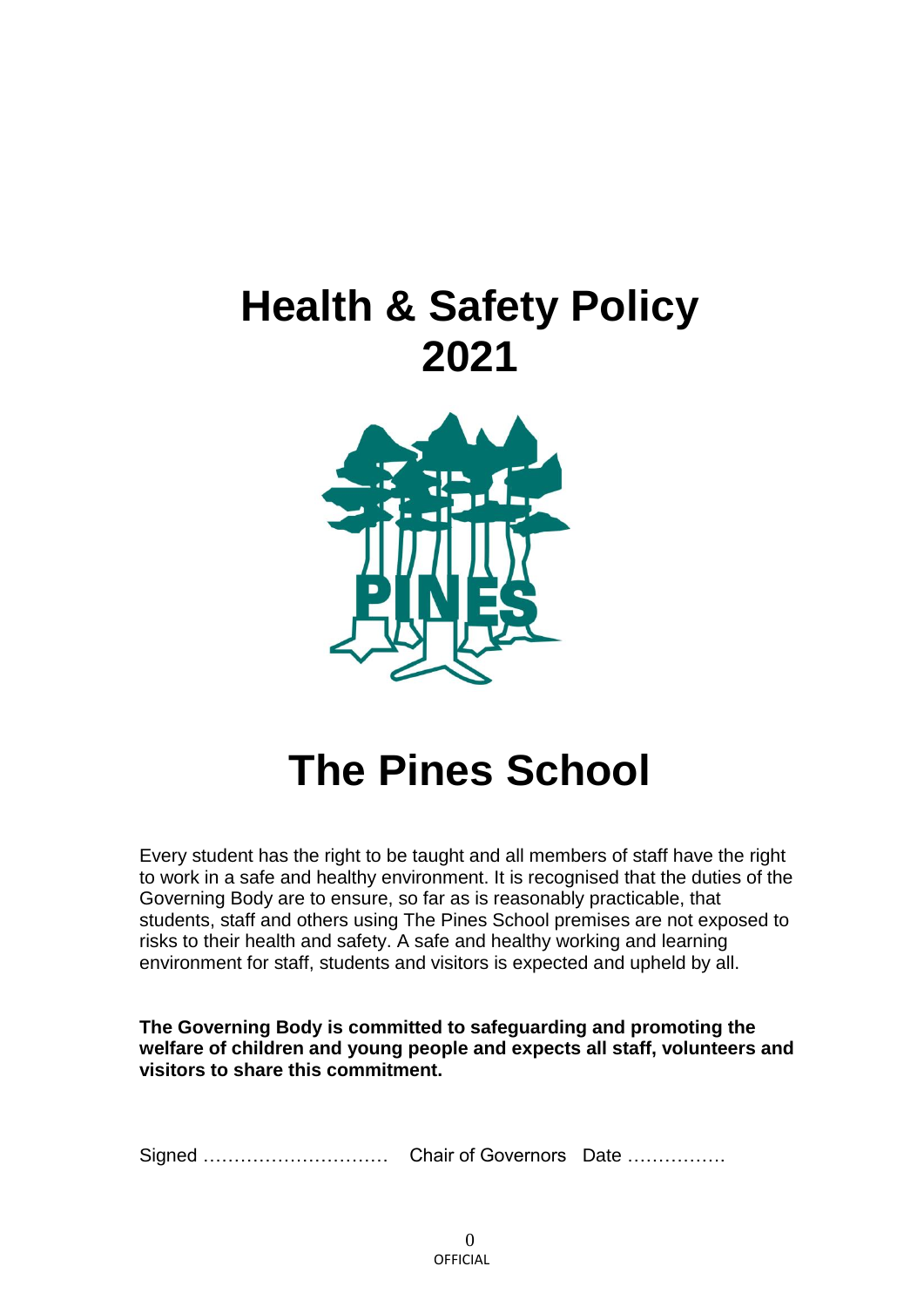# **Table of Contents**

- 1. Statement of General Policy
- 2. Organisation and Responsibilities
- 3. Arrangements
- 4. Infection prevention and control
- 5. Appendix

# **STATEMENT OF GENERAL POLICY**

The Governing Body for The Pines School acknowledge and accept their statutory duty and corporate responsibility for the health, safety and welfare of all staff and pupils, whether on the school's premises or carrying out the schools business elsewhere.

This duty also extends to ensuring that other agencies or contractors on the school premises have adequate safety policies and procedures in place.

- **1.1** On behalf of the Governing Body, I accept the duties and obligations imposed upon us under the Health and Safety at Work etc Act 1974, The Occupiers Liability Acts 1957 and will through this Policy ensure, so far as is reasonably practicable, the Health and Safety of:
	- a. All persons employed at The Pines School whilst they are at work;
	- b. Persons other than The Pines School employees who may be exposed to risks arising out of, or in connection with, the activities of employees of The Pines School whilst they are at work.
- **1.2** To effectively achieve this, The Pines School will provide, so far as is reasonably practicable:
	- a) Safe premises, plant and systems of work;
	- b) Safe methods of using, handling, storing and transporting of articles and substances;
	- c) Information, instruction, training and supervision;
	- d) A safe working environment;
	- e) Safe access to, and egress from, a place of work and procedures for evacuation in an emergency.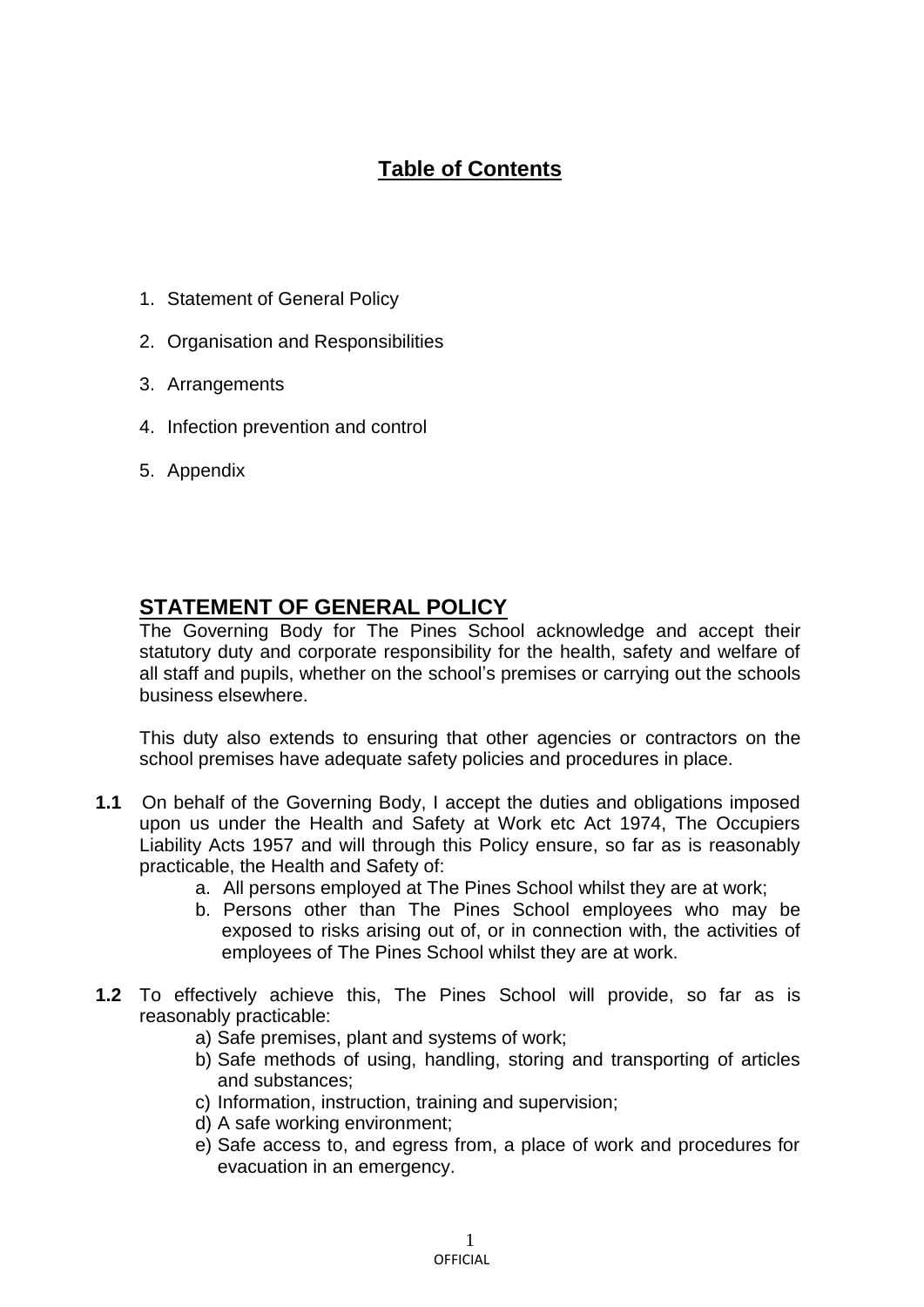- **1.3** The Governing Body for The Pines School will adopt best practice safety policies, guidance and advice issued by Birmingham City Council (BCC), and advice from Safety Services. The Pines School will further provide, so far as is reasonably practicable, any additional codes of practice and safe systems to effectively cover all aspects of health, safety and welfare.
- **1.4** While this policy is written to comply with the Health & Safety at Work Act 1974, we consider the matters of pupil and staff safety and welfare to be of equal importance. Where necessary this will be expressed in specific arrangements, otherwise it is implicit in all actions and arrangements within this policy.
- **1.5** It is an offence under the Health & Safety at Work Act 1974 to intentionally or recklessly interfere with, or misuse, anything provided in the interests of health and safety

All members of staff must co-operate fully with measures The Pines School will be taking to comply with the relevant statutory provisions and in implementing this Health & Safety Policy, in order to ensure that their working environment, together with those of their colleagues and pupils, are as safe and healthy as possible.

# **2. ORGANISATION AND RESPONSIBILITIES**

#### **2.1 Governing Body**

Governors are responsible for the strategic overview of health and safety including that of ensuring full implementation of The Pines Schools Health and Safety at Work Policy. **This will be achieved by ensuring there is an effective plan for safety that sets clear areas of responsibility and achievable standards for all The Pines School staff.**

# **2.2 Supervisory - The Pines School Staff**

Members of staff who manage, or supervise other staff/trainees, or are responsible for pupils/members of the public, who may be affected by work activities, have a particular responsibility for the health and safety of those under their charge.

**They will carry out and/or assist in the process of undertaking a suitable assessment of the risks to health and safety arising out of or, in connection with their undertakings. These assessments shall be reviewed periodically, following accidents and in light of improved knowledge or technical change. This is the principal cornerstone of The Pines School health and safety management.**

Supervisory staff will instruct those under their charge/control precisely and clearly on their duties with regard to the health and safety of themselves and others and will inspect their designated area of responsibility at periodic intervals.

# **2.3 Head Teacher**

The Governors charge the Head Teacher, Emma Pearce, with the day-to-day responsibility of managing and enforcing The Pines School Health and Safety at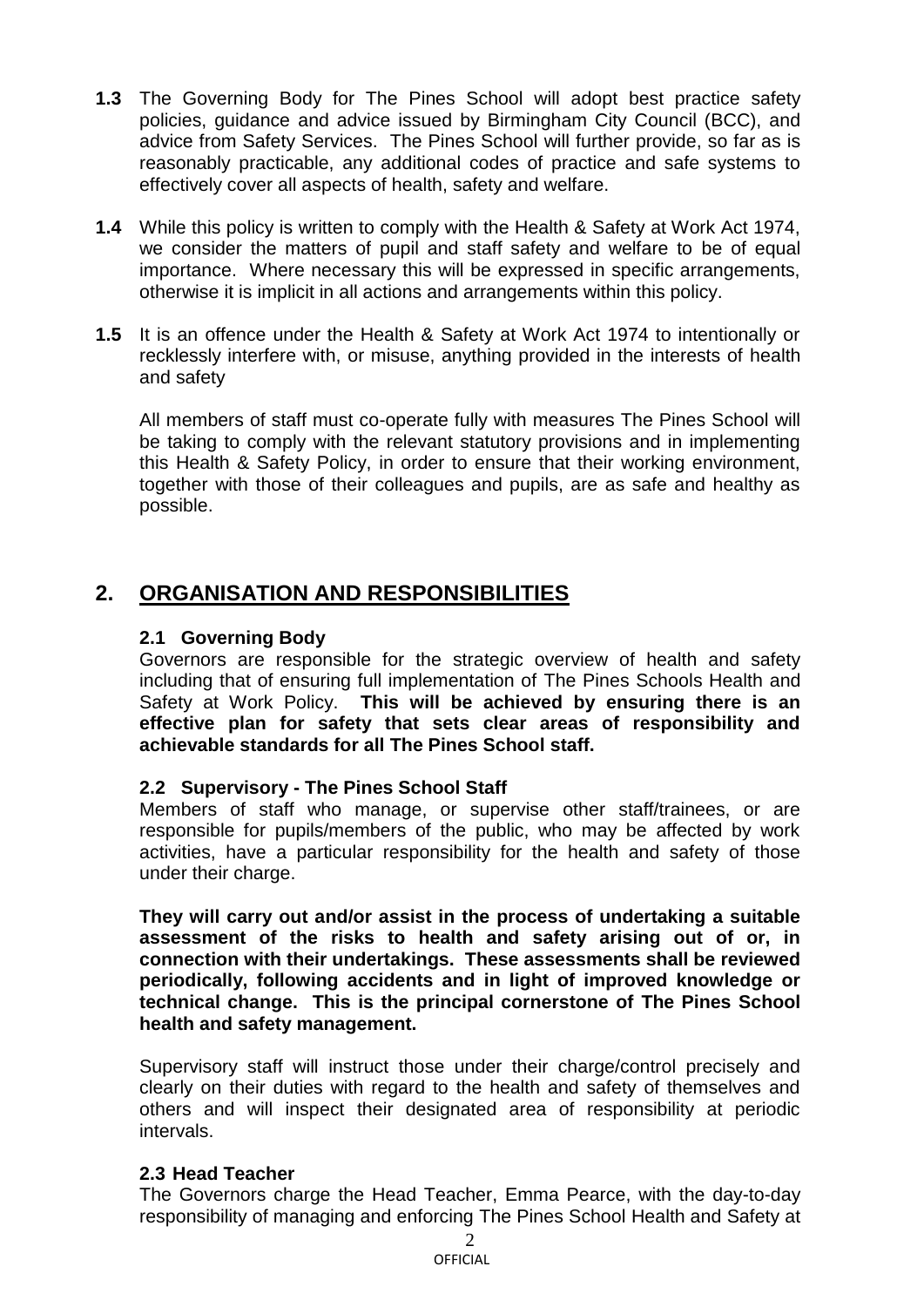Work Policy. Where necessary the Head Teacher will initiate, support and assist all staff in the risk assessment process and, take appropriate steps and make the final decision on any safety question where matters are unable to be resolved satisfactorily through delegated responsibility arrangements within this safety policy.

The Deputy Head Teacher, Clare McCormick, will assume these responsibilities in the absence of the Head Teacher.

#### **2.4 Health and Safety Co-ordinator**

Gary Fenton is appointed by the Head Teacher to assist in the day-to-day implementation of The Pines School safety plan. As Safety Co-ordinator his role is to ensure that other members of staff are familiar and clear as to their duties and responsibilities stated in this Health and Safety Policy. He will endeavour to keep up-to-date with safety regulations and through the Health and safety governor initiate steps that ensure arrangements for health and safety at The Pines School conform to both current regulations and best-known practice.

#### **2.5 Phase Leaders**

The nature of the school's activities can be diverse from an operational point of view and essential activities and priorities may vary between key stages and subjects. Leaders will be responsible for initiating/undertaking/assisting in the risk assessment process in areas and for tasks relating to pupils, members of staff and others in their sphere of operation.

They will ensure their designated Zones are inspected regularly to identify hazards and bring any concerns to the attention of the Head Teacher. Where significant hazards are identified a formal risk assessment process will be undertaken to determine the risk factor and what measures, if any, are needed to either eliminate or adequately control the risk. Relevant staff will be informed of any findings.

In the event of a hazard presenting a significant risk to anyone in The Pines School, steps will be taken immediately to ensure health & safety is not compromised. This may require immediate intervention actions - such as restricting exposure to the hazard before reporting the matter to the Head Teacher or Safety Coordinator. Leaders will also assist in the implementation of other safety arrangements considered necessary to comply with health & safety regulations and codes of practice as may be determined from time to time and approved by the Governing body/Head Teacher.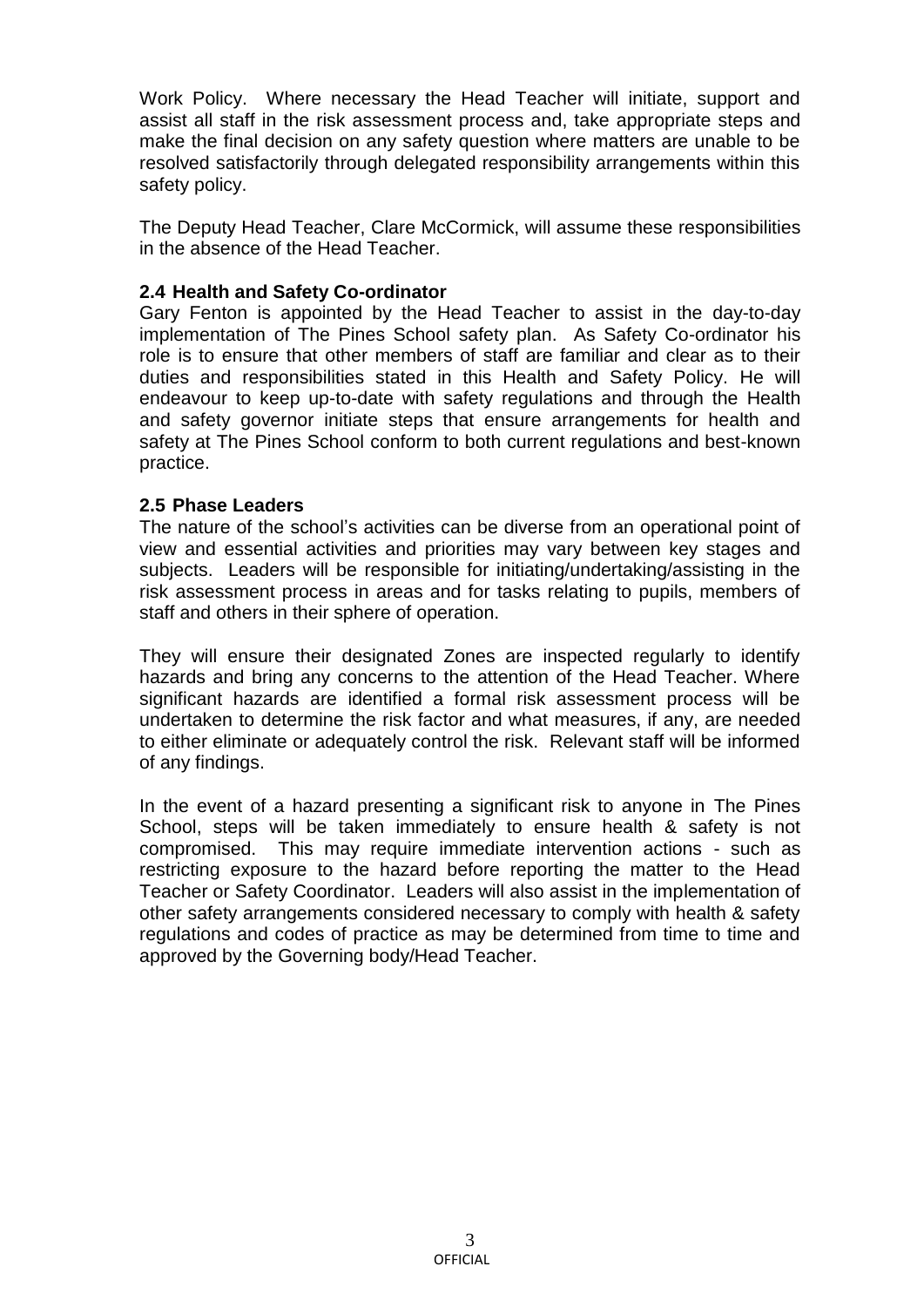### 2.6 **Classroom Teachers**

Classroom teachers will be responsible for initiating/undertaking/assisting in the risk assessment process in areas and for tasks relating to pupils, members of staff and others in their sphere of operation. They will inspect their designated areas regularly to identify hazards and raise any concerns with their line manager or a member of the Safety Improvement Group. Where significant hazards are identified a formal risk assessment process will be undertaken to determine the risk factor and what measures, if any, are needed to either eliminate or adequately control the risk. Staff members under their charge will be informed of any findings that will also be recorded and shared with the Site Manager.

In the event of a hazard presenting a significant risk to anyone in The Pines School, steps will be taken immediately to ensure health & safety is not compromised. This may require immediate intervention actions - such as restricting exposure to the hazard before reporting the matter to their designated Senior Management Team (SMT) member/Head Teacher. Classroom Teachers will also assist in the implementation of other safety arrangements considered necessary to comply with health & safety regulations and codes of practice as may be determined from time to time and approved by the Governing body/Head Teacher.

#### **2.7 Site Manager**

The Site Manager, Gary Fenton has a key role to ensure that the School premises are kept clean, secure and maintained in a safe condition. This is achieved by undertaking tasks as defined in the job description or additional tasks as determined by arrangement with the Head Teacher. The Site Manager is also responsible for the supervision of cleaning staff, materials and any equipment they use. He will be responsible for undertaking/assisting in the risk assessment process in matters relating his work and that of other members of staff within the sphere of his work. This will include responsibility as first point of call and active liaison with contractors who are at The Pines School premises, ensuring they comply with and are aware of Health and Safety Policy and arrangements.

It is expected that particular work undertaken by the Site Manager will identify quickly areas that threaten the safety of him, pupils or other members of staff. The Site Manager will inspect specified designated areas regularly to identify hazards and will raise any concerns with the Head Teacher/Line Manager. Where necessary a formal risk assessment process will be undertaken to determine the risk factor and what measures, if any, are needed to either eliminate or adequately control the hazard. Relevant staff will be informed of any findings that will also be recorded and filed in The Pines School Office for audit inspection.

In the event of a hazard presenting a significant risk to anyone in The Pines School, steps will be taken immediately to ensure health & safety is not compromised. This may require immediate intervention actions - such as restricting exposure to the hazard before reporting the matter to the Head Teacher or Safety Co-ordinator. The Site Manager will also assist in the implementation of other safety arrangements as considered necessary to comply with health & safety regulations and codes of practice, as may be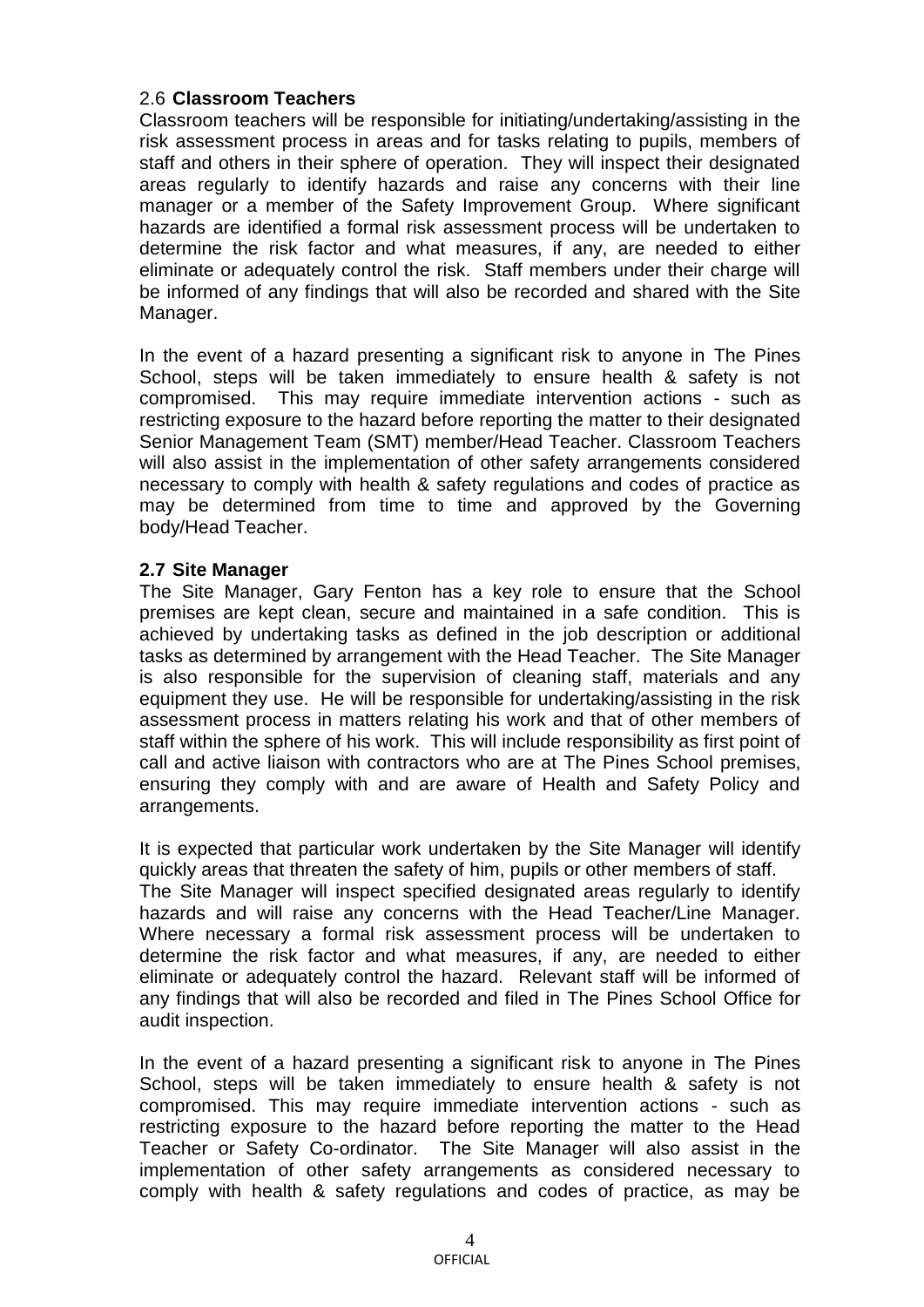determined from time to time and approved by the Governing Body/Head Teacher.

#### **2.8 All Other Staff** (Non-Supervisory)

A vital role and responsibility for implementing The Pines School safety plan is that of the individual member of staff, who has a statutory duty to co-operate with The Pines Schools managers and comply with all arrangements considered necessary for the health, safety and welfare of pupils, themselves and their work colleagues.

They will assist in the process of undertaking a suitable assessment of the risks to health and safety arising out of or, in connection with their work.

In the event of a hazard presenting a significant risk to anyone in The Pines School, steps will be taken immediately to ensure health & safety is not compromised. This may require immediate intervention actions - such as restricting exposure to the hazard before reporting the matter to their line manager.

# **3. ARRANGEMENTS**

The Governing Body will ensure that those appointed and charged with responsibility for implementing The Pines School Health and Safety at Work Policy and its arrangements will be adequately trained to fulfil their delegated responsibilities.

Where specialist knowledge is required under a Service Level Agreement (SLA) advice and support can be sought from Safety Services to advise/assist directly or where appropriate identify other competent persons to provide support. **Staff will be made aware and encouraged to consult the safety policy and/or Safety Services Safety website for guidance on specific safety topics.**

The arrangements for managing health and safety within The Pines School are designed to eliminate hazards or adequately control risks to staff and pupils are as follows:

#### **3.1 Safety Services- The Pines Schools – Policies for safety**

Useful information, guidance and policies can be viewed on the school's internal network. Information and guidance can also be found at [www.birminghameducationsupportservices.co.uk](http://www.birminghameducationsupportservices.co.uk/)

Safety Services provide support and advice on 0121 303 2420, or email [schoolsafety@birmingham.gov.uk](mailto:schoolsafety@birmingham.gov.uk)

#### **3.2 Staff Induction**

All Teachers, new Teaching Assistants, Lunchtime Supervisors and students are assigned a mentor who guides them through the induction process. A record of the induction process will be kept. Safety policies are available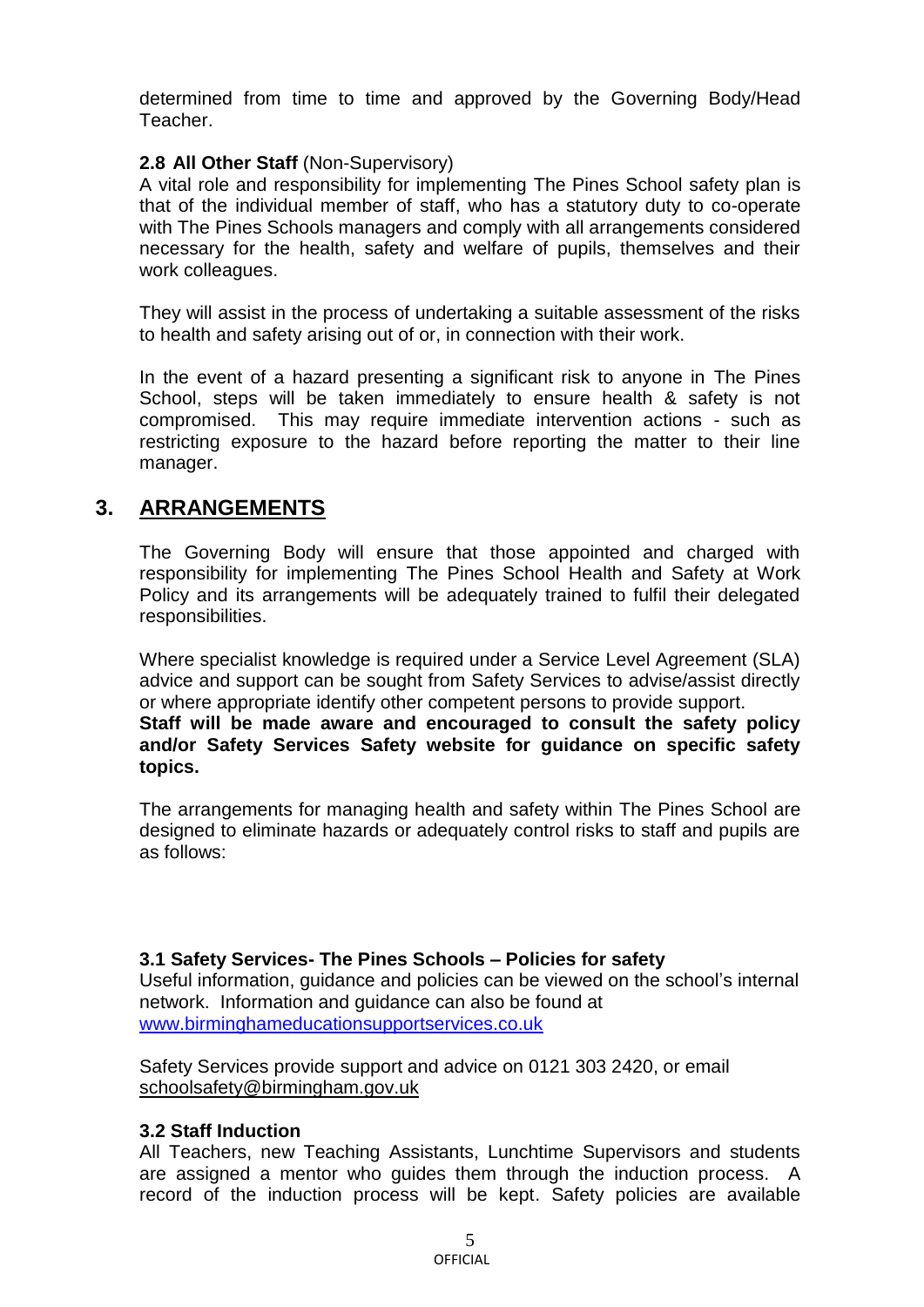through the internal school network drive (j drive) and are stored in an accessible file within this.

# **3.3 Fire Safety**

The Head Teacher will ensure a fire risk assessment is carried out to comply with the Regulatory Reform (Fire Safety) Order 2005. The risk assessment will be reviewed annually or in the event of change and significant findings will be processed onto a priority action plan of remedial steps needed to be taken. In addition, it will be ensured that arrangements for staff training are undertaken and recorded, and procedures to be followed in the event of a fire emergency are set out.

All documentation including records of fire drills and equipment test will be retained in a Fire Safety Log in the Site Managers office.

# **3.4 Safeguarding/security**

The Designated Safeguard Lead (DSL) is Emma Pearce alongside a team of DSLs, Clare McCormick (Deputy Head) Alex Lawrence (Assistant head) Pam Campbell and Rebecca Gathercole. As a school we are all committed to ensuring the safety of our pupils so that they can achieve their personal best and access learning in a safe environment. The school will undertake a review of security annually. Findings will be recorded and progressed onto action plan of remedial measures

Staff and pupils will be urged to bring any concerns they may have to the immediate attention of the Head Teacher. The Pines School will undertake a review of security annually. Findings will be recorded and progressed onto action plan of remedial measures Staff and pupils will be urged to bring any concerns they may have to the immediate attention of the Head Teacher.

# **3.5 Supporting Pupils at The Pines School with Medical Needs**

The Governing Body will ensure that a policy is drafted that complies fully with the Statutory Guidance that is required to be implemented from September 2014. This policy will incorporate arrangements requiring that steps are taken to identify any consequential health & safety risk to staff or pupils in the support provided for pupils with medical needs. Where necessary, in consultation with relevant staff a specific risk assessment will be undertaken that will also identify relevant staff training needs.

# **3.6 Safety Training**

Training needs for staff will be identified through the induction process. Future training needs will be identified through the staff development review process.

# **3.7 Premises Safety, play Area and Grounds Safety Sweeps**

These sweeps will be carried out on a continuous basis so that physical type hazards are identified as soon as possible. This will be the role of the Site Manager who sweeps the environment on a daily basis. Staff are reminded to report any issues immediately to the Site Manager.

# **3.8 Working at Height**

Head Teachers/Leaders/Managers and Teachers must not instruct staff under their charge to undertake any work at height task unless a suitable and sufficient risk assessment has been carried out and approved/recorded.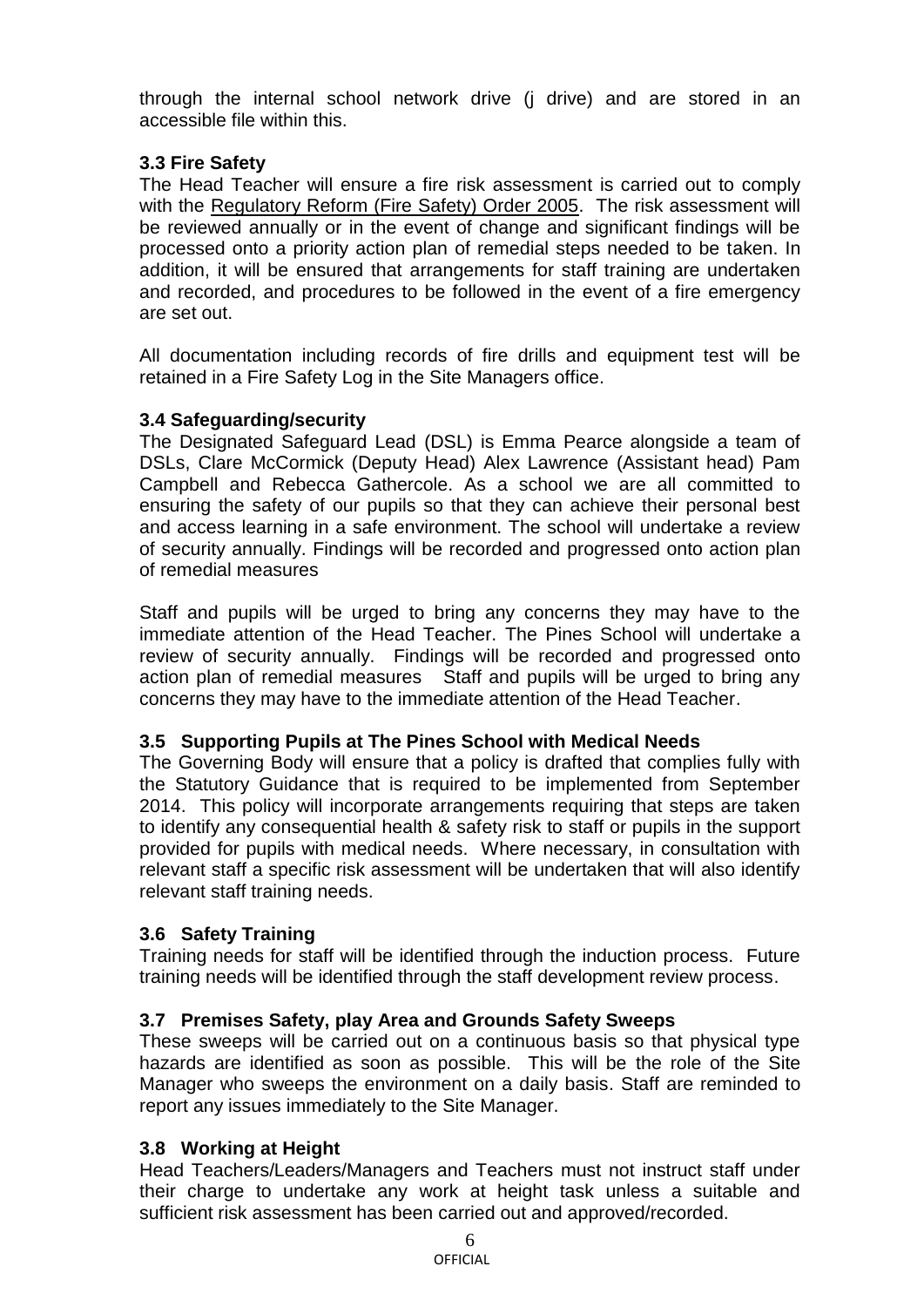Closer supervision must be exercised at all times when asking vulnerable persons to undertake work at height tasks. These will include young persons, student placements and new or expectant mothers.

All staff are instructed not to undertake any work at height task unless they have been authorised to do so and have been informed of the risk assessment findings, trained and instructed as appropriate.

While not an exhaustive list, such work at height tasks may include the following:

- Storing and/or retrieving materials
- Placing and/or removing displays at height
- Cleaning windows and light fittings
- Maintenance tasks

A Line Manager will be informed and will approve a plan for working at height before the task is carried out.

Recorded approval/risk assessments will be passed onto a Line Manager for signature before commencing the task then filed for future staff reference and audit inspection.

All relevant staff will be informed formally of the risk assessment findings. Arrangements must be made to ensure new or temporary employees are informed of risk assessment findings before being asked to undertake any work at height task.

All access equipment will be fully inspected every 6 months by the Site manager and a record of this retained. Authorised staff will also be instructed on procedures of how to visually check access equipment before use.

#### **3.9 External Educational Visits**

Tom L has been trained as Educational Visit Co-ordinator (EVC). The EVC will ensure all external visits are planned and detailed arrangements are recorded. This will include ensuring additional risk assessments are undertaken where necessary. As part of the planning process for external educational visits the EVC will consider whether there are any opportunities to involve the pupils in understanding how they could be harmed during the visit in order to underpin their understanding and cooperation in control measures. The EVC is supported by the Headteacher

#### **3.10 Stress/Well-being**

The Pines School will endeavour to support any member of staff experiencing anxiety or stress even though this may not be work related and a **strict need to know confidence will be observed at all times**.

The school engages the services of Staff Care who provide a counselling support to school staff and the Deputy Head Teacher is responsible for in house staff welfare. The school will endeavour to support any member of staff experiencing anxiety or stress even though this may not be work related and a strict need to know confidence will be observed at all times.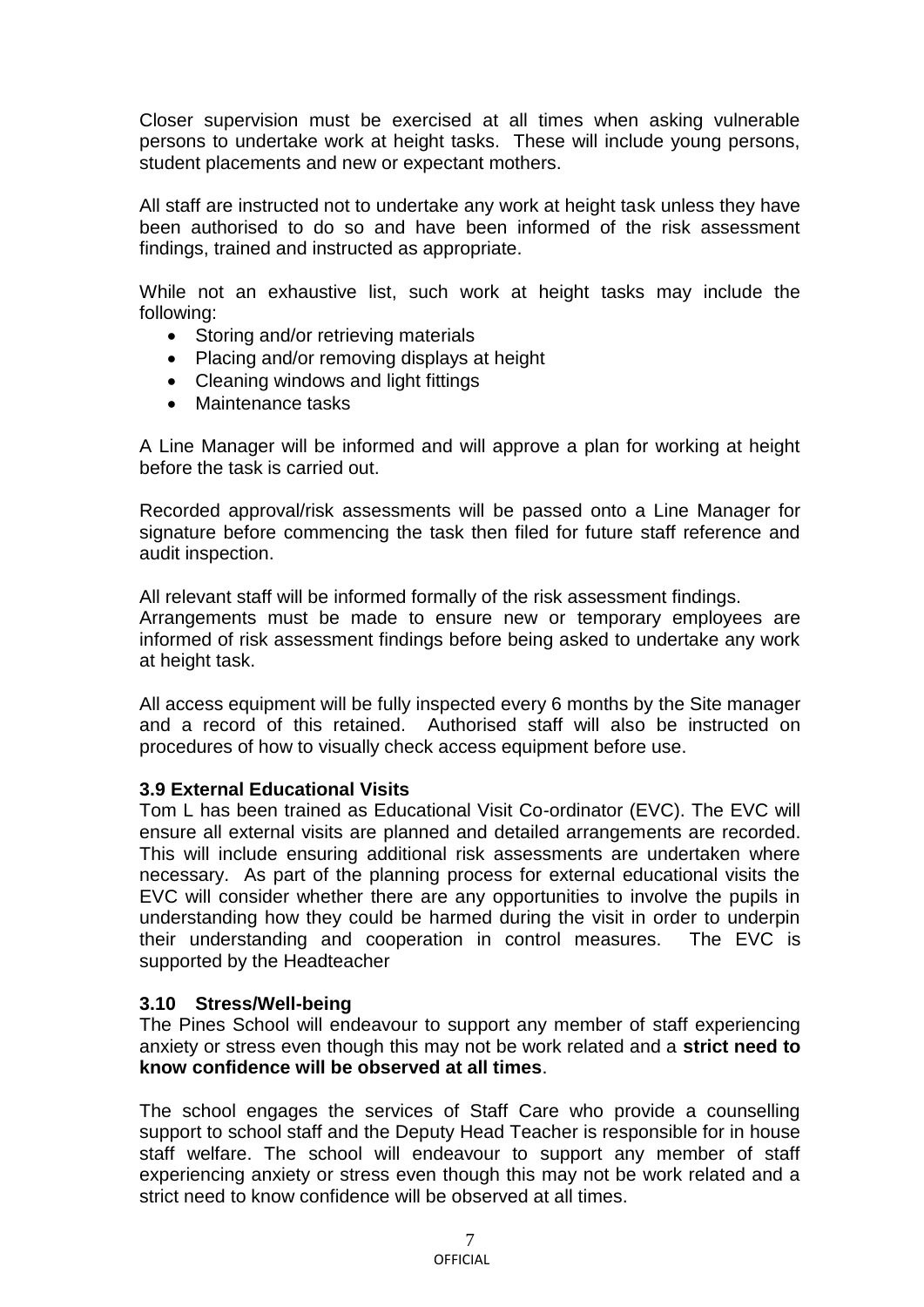Any member of staff who considers their well-being is being compromised due to work related pressures are to be encouraged to raise concerns with their line manager who will if necessary, seek external advice from Schools Employee Relations Service or the Health and well-being service on 0121 303 3358.

#### **3.11 First Aid**

There is a list available of named staff that have been appointed and trained as first-aiders. The Deputy Head Teacher is responsible for ensuring that the appropriate number of appointed persons and facilities provided for first aid are maintained.

The school reinforces the First Aid plan by providing periodic awareness training for all staff.

#### **Accident Reporting and Investigation**

Accidents involving pupils will be recorded on Behaviour Watch.

Serious accidents involving pupils will also be recorded on the Accident A1 Form then sent to Education Safety Services.

**All** accidents involving staff must be reported and recorded on BehaviourWatch and any such records will automatically be emailed to the Deputy Head.

All accidents will be investigated by the Deputy Head in order to establish facts. Where necessary the risk assessment and procedures will be reviewed and where appropriate recommendations made to prevent any reoccurrence.

#### **3.12 Key Building Duty Holders**

The main building duty holder duty holder for The Pines School is the Site Manager.

#### **3.13 Statutory Testing**

As a result of delegated responsibilities, schools and other establishments are responsible for managing significant elements of building maintenance to include statutory testing on various items of plant and equipment at appropriate frequencies. This is not an option as failure to comply will contravene Health & Safety legislation and may result in a fine or even imprisonment of the offender. Further information on statutory testing can be obtained from Infrastructure and Development, Asset Management, Education & Skills Infrastructure Tel: 0121 303 3767. This arrangement will be closely monitored by the Site Manager.

#### **3.14 Asbestos Management**

Recognising the absolute duty to **manage** Asbestos Containing Materials (ACMs) effectively in the premises there will be strict compliance of the policy issued by Education Safety Services Health & Safety. Building reports confirm that there is no asbestos on the school site.

#### **3.15 Substances Hazardous to Health**

Where small quantities of harmful substances are used in classrooms, such as aerosols, these will be used in accordance with the manufactures safety advice and stored away from pupils.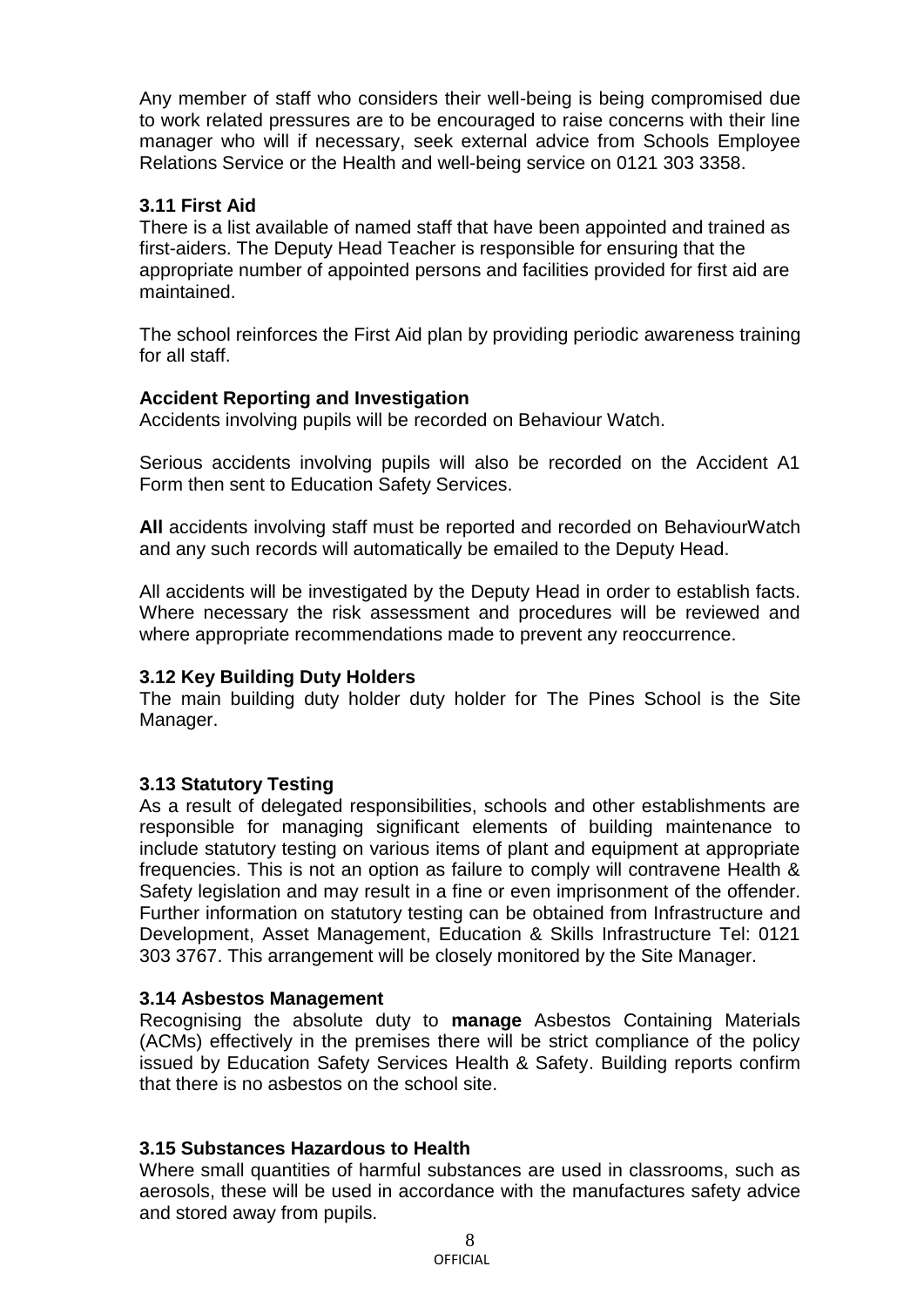Contractors will ensure all cleaning chemicals will be used and stored to comply with suppliers Safety Data Sheets and subjected to a detailed assessment to meet the requirements of the Control of Substances Hazardous to Health Regulations 2002 (COSHH 2002).

#### **3.16 Electrical Equipment**

All electrical equipment used in The Pines School must be authorised for use. In addition to the Statutory Portable Appliance Testing, staff are reminded to regularly carry out a visual inspections of electrical equipment and should any defects be identified they **must** stop using the equipment and bring concerns to the immediate attention of the Site Manager.

#### **3.17 Tools and equipment**

The Pines School will have a central record of all tools and equipment; such as paper cutters, used in classrooms. Where required this log will record an inspection regime as required. All equipment will be properly stored to ensure no unauthorised or unsupervised use where there is a risk of harm.

As part of the planning process for curriculum activities that involve tools and equipment, Teachers will consider whether there are any opportunities to actively involve the pupils in order that they understand better how they could be harmed using such tools or equipment. This will underpin their understanding, cooperation and ownership in control measures.

#### **3.18 Visitors and Contractors**

All visitors to the school must sign in at reception. All staff and visitors to the school will be vetted in accordance with the Safer Recruitment Policy and in line with the statutory guidance in Keeping Children Safe in Education. Contractors must report to the school office who will contact the Site manager who will ensure appropriate Contractor School Rules and/or Contractor's risk assessments are completed for larger jobs.

# **3.19 Cooperation Liaison with other users**

This section refers to use of the School premises/facilities for activities not under the direction of the Head teacher, e.g. for activities outside of normal school hours. In such cases the principal person in charge of the said activities will have responsibility for safe practices and must comply with the requirements of this section – this is the case even if the organiser of that activity is an employee. The Governing Board will carry out its responsibility for the control of premises/facilities by taking all reasonable steps to ensure that such persons are competent and determined to comply with statutory and advisory safety requirements and this Policy.

- All hirers must have sufficient Third Party Liability insurance to satisfy LA requirements.
- All hirers, contractors and others using the premises/facilities must be familiar and comply with this Policy and all Governing Board safety directives.
- Take reasonable care of their own Health & Safety and that of any other persons who may be affected by their acts or omissions at work – including their own employees and the School's staff or pupils;
- Obtain the Headteacher's permission to bring any equipment onto the school premises;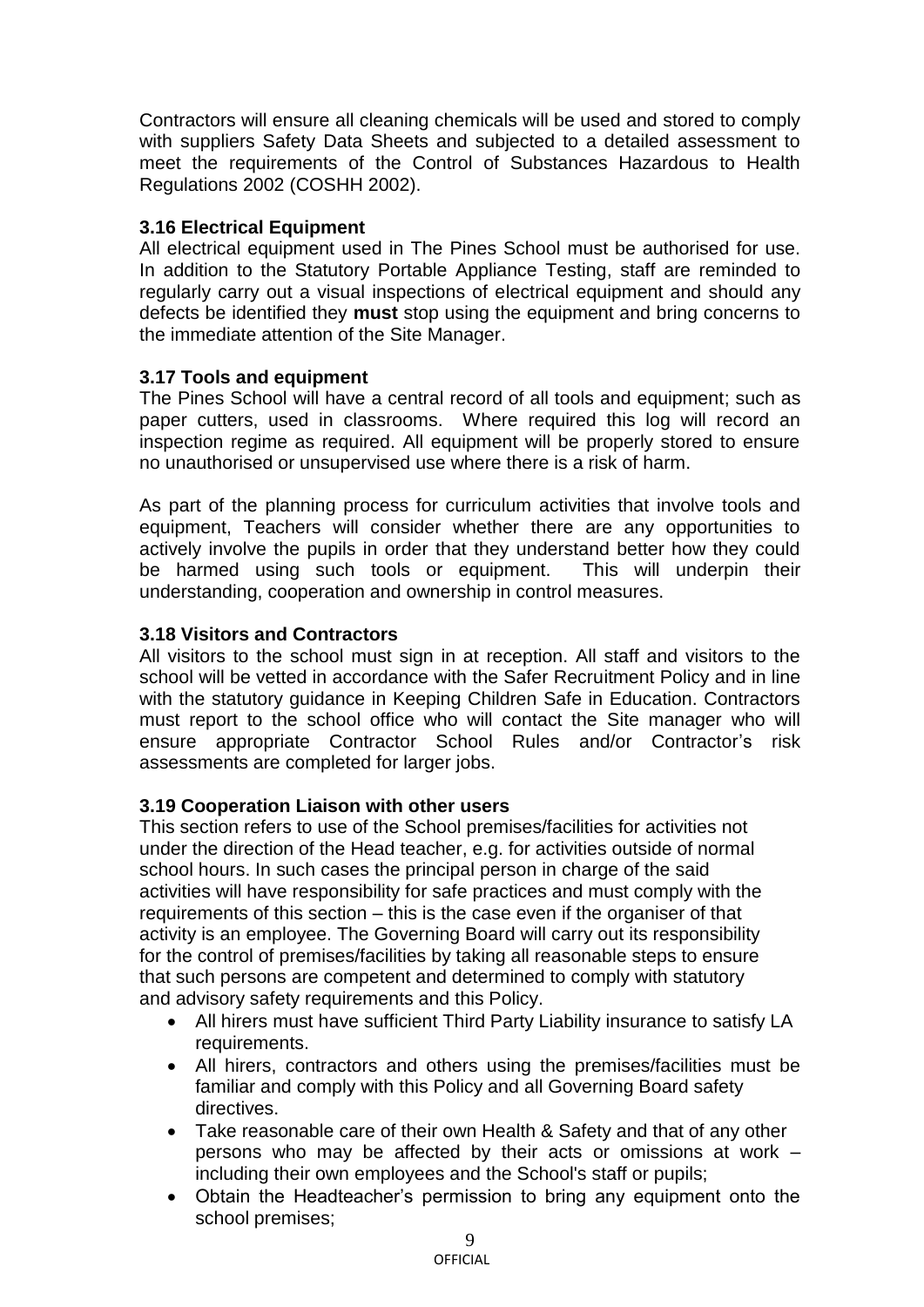- Respect and adhere to the school's policies and procedures regarding behaviour and safeguarding
- All hirers, contractors and others using the premises must not alter fixed installations or interfere with or remove fire/safety notices or equipment.
- The Head teacher or their representative must take immediate appropriate action if the contractor creates a hazard and refuses to eliminate it or reduce it to a safe level. This may require the suspension of the work/contract and a request for the contractors to leave the premises.

# **3.20 Vehicle/Pedestrian Traffic**

The car park where the minibuses drop and pick up pupils has been clearly marked out and procedures are in place to minimise risk of traffic. Pathways are clearly visible. A designated team of staff is on duty at the beginning and end of the school day to ensure that minibuses, staff and pupils adhere to the safety measures agreed. The school gates are closed during the day and buses have to call through to be let in. At the end of the day gates are not open when pupils are leaving the school and if a bus is late it has to wait outside the gates.

# **4. INFECTION PREVENTION AND CONTROL**

We follow national guidance published by Public Health England when responding to infection control issues. We will encourage staff and pupils to follow this good hygiene practice, outlined below, where applicable.

#### **4.1 Handwashing**

- Wash hands with liquid soap and warm water, and dry with paper towels
- Always wash hands after using the toilet, before eating or handling food, and after handling animals
- Cover all cuts and abrasions with waterproof dressings

# **4.2 Coughing and sneezing**

- Cover mouth and nose with a tissue
- Wash hands after using or disposing of tissues
- Spitting is discouraged

# **4.3 Personal protective equipment**

- Wear disposable non-powdered vinyl or latex-free CE-marked gloves and disposable plastic aprons where there is a risk of splashing or contamination with blood/body fluids (for example, nappy or pad changing)
- Wear a visor if there is a risk of splashing to the face
- Use the correct personal protective equipment when handling cleaning chemicals

# **4.4 Cleaning of the environment**

 Clean the environment, including toys and equipment, frequently and thoroughly

# **4.5 Cleaning of blood and body fluid spillages**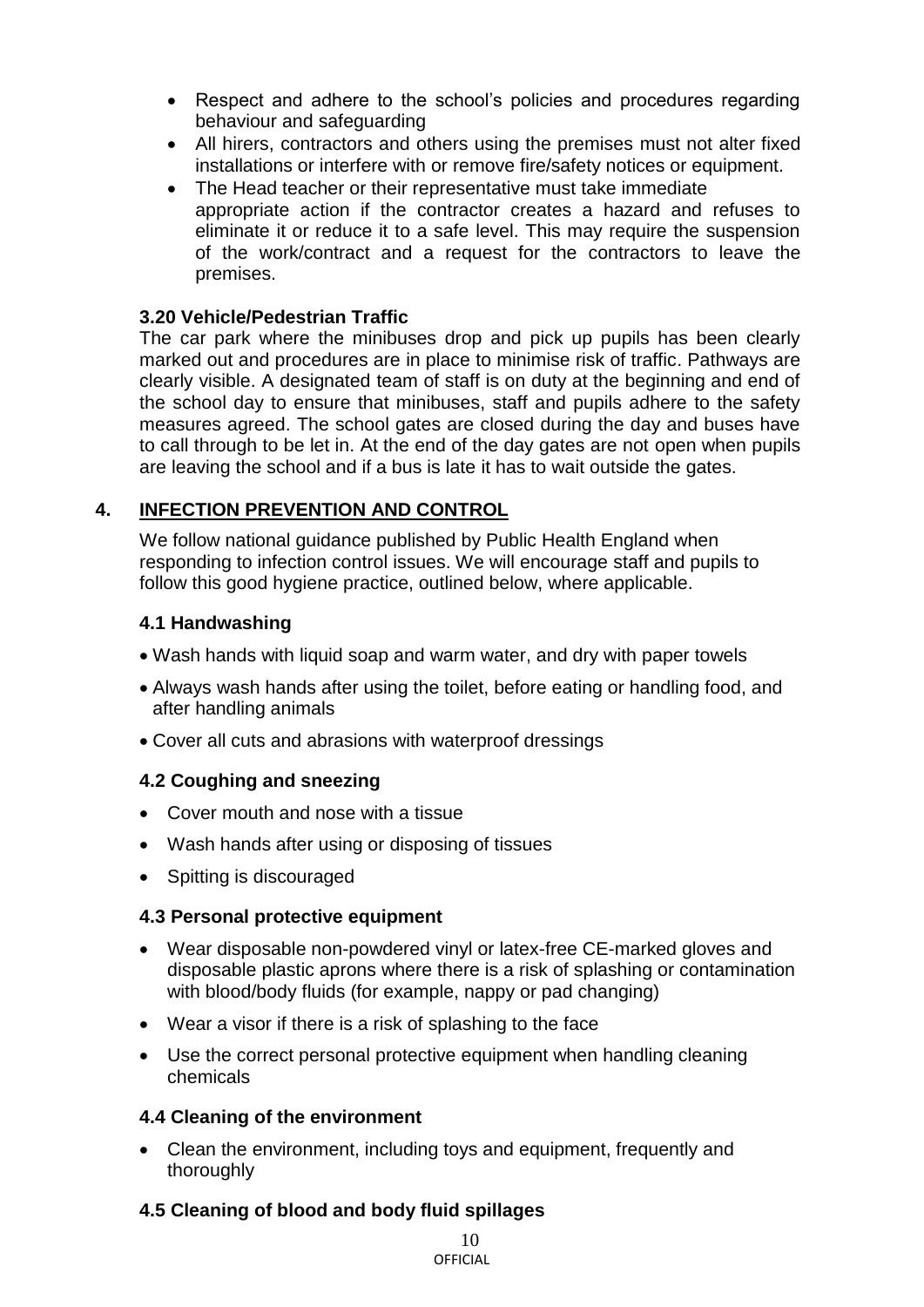- Clean up all spillages of blood, faeces, saliva, vomit, nasal and eye discharges immediately and wear personal protective equipment
- When spillages occur, clean using a product that combines both a detergent and a disinfectant and use as per manufacturer's instructions. Ensure it is effective against bacteria and viruses and suitable for use on the affected surface
- Never use mops for cleaning up blood and body fluid spillages use disposable paper towels and discard clinical waste as described below
- Make spillage kits available for blood spills

#### **4.6 Laundry**

- Wash laundry in a separate dedicated facility
- Wash soiled linen separately and at the hottest wash the fabric will tolerate
- Wear personal protective clothing when handling soiled linen
- Bag children's soiled clothing to be sent home, never rinse by hand

#### **4.7 Clinical waste**

- Always segregate domestic and clinical waste, in accordance with local policy
- Used nappies/pads, gloves, aprons and soiled dressings are stored in correct clinical waste bags in foot-operated bins
- Remove clinical waste with a registered waste contractor
- Remove all clinical waste bags when they are two-thirds full and store in a dedicated, secure area while awaiting collection

#### **4.8 Exclusion periods for infectious diseases**

 The school will follow recommended exclusion periods outlined by Public Health England, summarised in appendix 1. In the event of an epidemic/pandemic, we will follow advice from Public Health England about the appropriate course of action.

#### **4.9 Holiday Shut Down**

The Pines Schools have deep cleaning and refurbishment work undertaken during holidays. Such work will be coordinated by the Site Manager who will undertake any necessary risk assessments.

#### **Policy Review Date**

A policy review will be undertaken annually. Should any changes be made to conditions, arrangements or designated staff with responsibilities, this policy will be amended immediately. Such changes will be brought to the attention of staff at the earliest possible opportunity. **Next review date will be January 2022**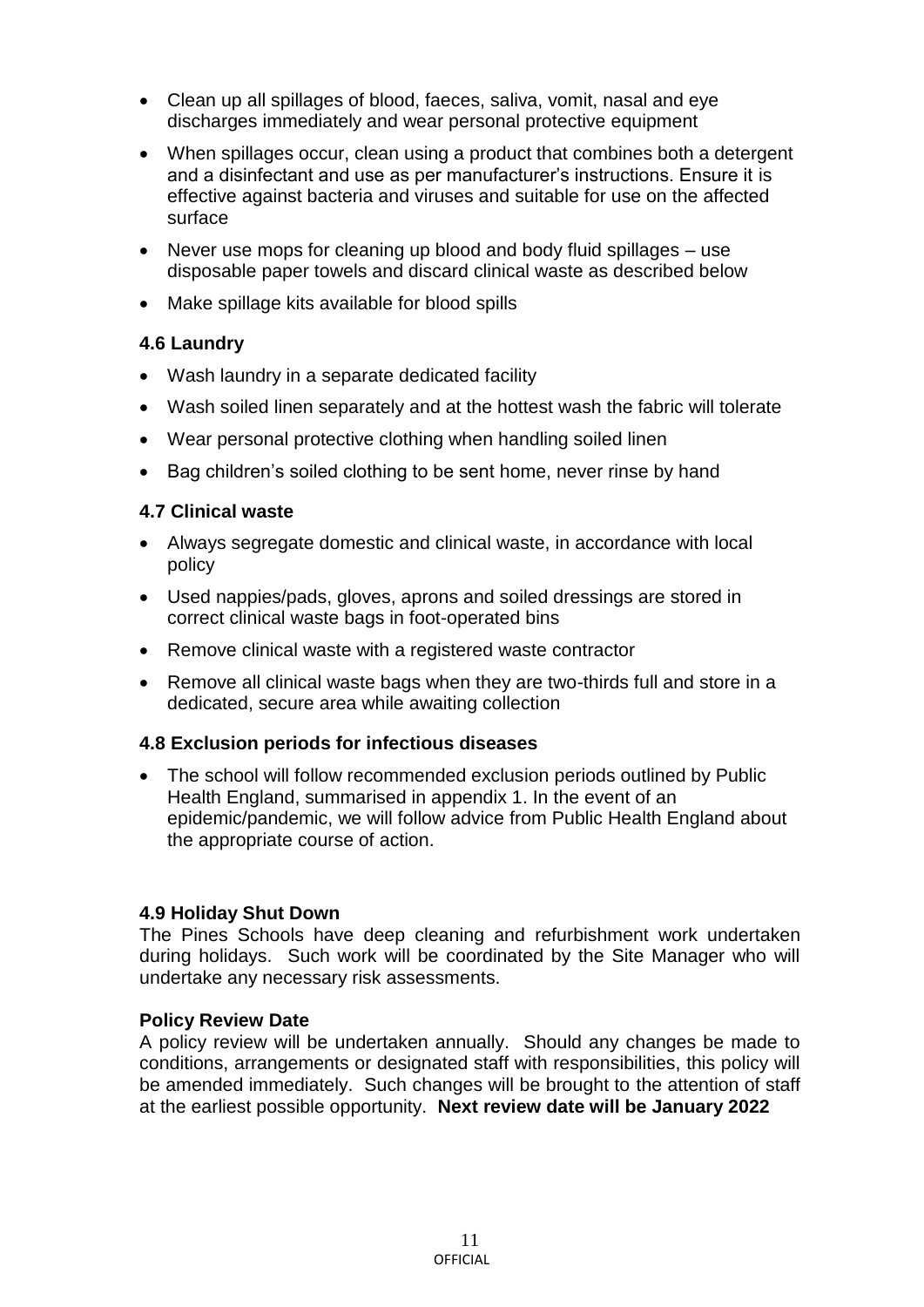# **Appendix 1. Recommended absence period for preventing the spread of infection**

This list of recommended absence periods for preventing the spread of infection is taken from non-statutory guidance for schools and other childcare settings from Public Health England

| <b>Infection or</b><br>complaint   | Recommended period to be kept away from school<br>or nursery                                                                                                                                                                                                                                                                                                                      |
|------------------------------------|-----------------------------------------------------------------------------------------------------------------------------------------------------------------------------------------------------------------------------------------------------------------------------------------------------------------------------------------------------------------------------------|
| Athlete's foot                     | None.                                                                                                                                                                                                                                                                                                                                                                             |
| Campylobacter                      | Until 48 hours after symptoms have stopped.                                                                                                                                                                                                                                                                                                                                       |
| <b>Chicken pox</b><br>(shingles)   | Cases of chickenpox are generally infectious from 2<br>days before the rash appears to 5 days after the onset of<br>rash. Although the usual exclusion period is 5 days, all<br>lesions should be crusted over before children return to<br>nursery or school.<br>A person with shingles is infectious to those who have<br>not had chickenpox and should be excluded from school |
|                                    | if the rash is weeping and cannot be covered or until the<br>rash is dry and crusted over.                                                                                                                                                                                                                                                                                        |
| <b>Cold sores</b>                  | None.                                                                                                                                                                                                                                                                                                                                                                             |
| <b>Rubella (German</b><br>measles) | 5 days from appearance of the rash.                                                                                                                                                                                                                                                                                                                                               |
| Hand, foot and<br>mouth            | Children are safe to return to school or nursery as soon<br>as they are feeling better, there is no need to stay off<br>until the blisters have all healed.                                                                                                                                                                                                                       |
| Impetigo                           | Until lesions are crusted and healed, or 48 hours after<br>starting antibiotic treatment.                                                                                                                                                                                                                                                                                         |
| <b>Measles</b>                     | Cases are infectious from 4 days before onset of rash to<br>4 days after, so it is important to ensure cases are<br>excluded from school during this period.                                                                                                                                                                                                                      |
| Ringworm                           | Exclusion not needed once treatment has started.                                                                                                                                                                                                                                                                                                                                  |
| <b>Scabies</b>                     | The infected child or staff member should be excluded<br>until after the first treatment has been carried out.                                                                                                                                                                                                                                                                    |
| <b>Scarlet fever</b>               | Children can return to school 24 hours after commencing<br>appropriate antibiotic treatment. If no antibiotics have<br>been administered the person will be infectious for 2 to 3<br>weeks. If there is an outbreak of scarlet fever at the<br>school or nursery, the health protection team will assist                                                                          |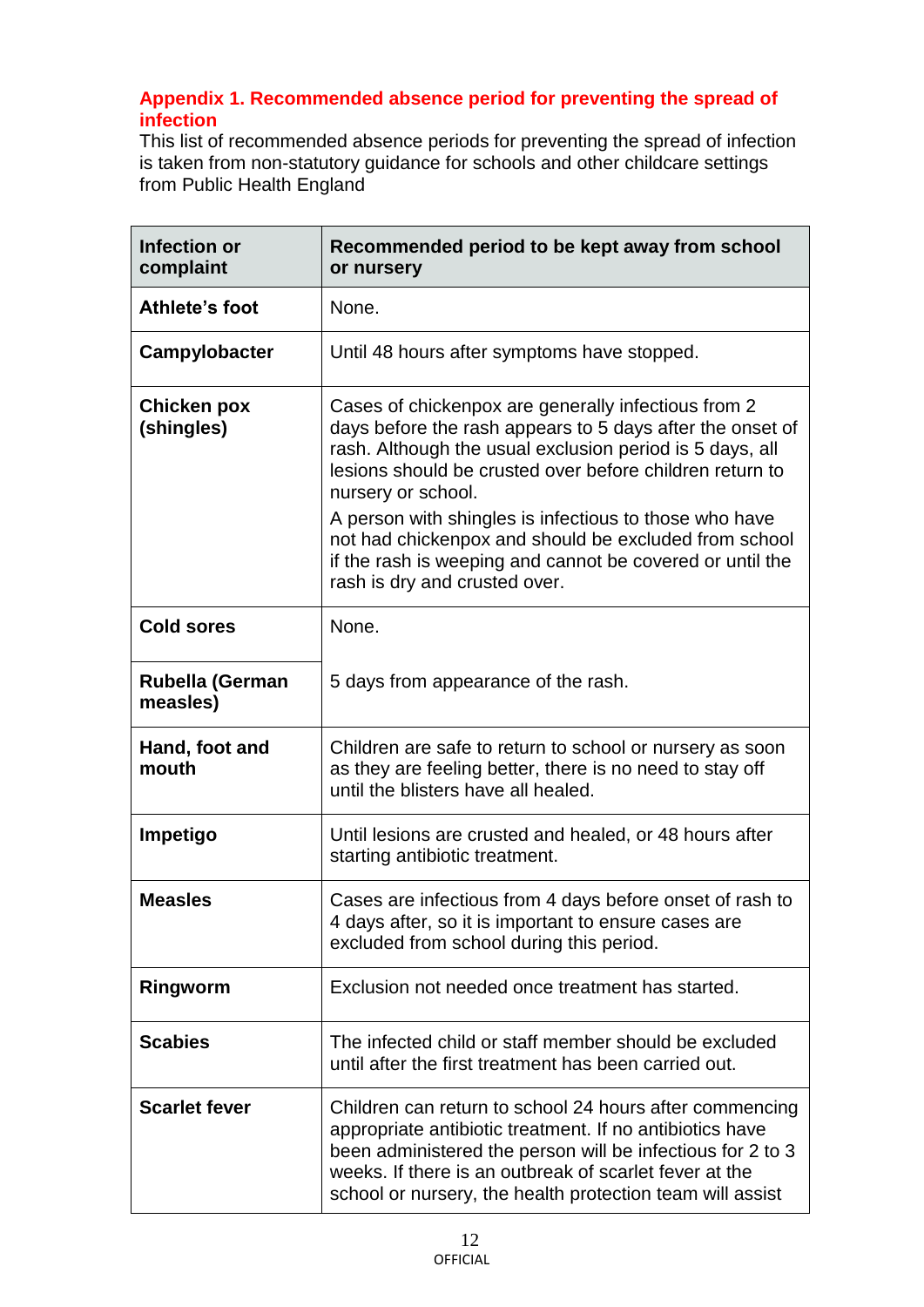|                                                                                | with letters and factsheet to send to parents or carers<br>and staff.                                                                                                                                                                                                                                                                                                      |
|--------------------------------------------------------------------------------|----------------------------------------------------------------------------------------------------------------------------------------------------------------------------------------------------------------------------------------------------------------------------------------------------------------------------------------------------------------------------|
| <b>Slapped cheek</b><br>syndrome,<br>Parvovirus B19,<br><b>Fifth's disease</b> | None (not infectious by the time the rash has<br>developed).                                                                                                                                                                                                                                                                                                               |
| <b>Bacillary Dysentery</b><br>(Shigella)                                       | Microbiological clearance is required for some types of<br>shigella species prior to the child or food handler<br>returning to school.                                                                                                                                                                                                                                     |
| Diarrhoea and/or<br>vomiting<br>(Gastroenteritis)                              | Children and adults with diarrhoea or vomiting should be<br>excluded until 48 hours after symptoms have stopped<br>and they are well enough to return. If medication is<br>prescribed, ensure that the full course is completed and<br>there is no further diarrhoea or vomiting for 48 hours<br>after the course is completed.                                            |
|                                                                                | For some gastrointestinal infections, longer periods of<br>exclusion from school are required and there may be a<br>need to obtain microbiological clearance. For these<br>groups, your local health protection team, school health<br>advisor or environmental health officer will advise.                                                                                |
|                                                                                | If a child has been diagnosed with cryptosporidium, they<br>should NOT go swimming for 2 weeks following the last<br>episode of diarrhoea.                                                                                                                                                                                                                                 |
| <b>Cryptosporidiosis</b>                                                       | Until 48 hours after symptoms have stopped.                                                                                                                                                                                                                                                                                                                                |
| E. coli<br>(verocytotoxigenic<br>or VTEC)                                      | The standard exclusion period is until 48 hours after<br>symptoms have resolved. However, some people pose a<br>greater risk to others and may be excluded until they<br>have a negative stool sample (for example, pre-school<br>infants, food handlers, and care staff working with<br>vulnerable people). The health protection team will<br>advise in these instances. |
| <b>Food poisoning</b>                                                          | Until 48 hours from the last episode of vomiting and<br>diarrhoea and they are well enough to return. Some<br>infections may require longer periods (local health<br>protection team will advise).                                                                                                                                                                         |
| <b>Salmonella</b>                                                              | Until 48 hours after symptoms have stopped.                                                                                                                                                                                                                                                                                                                                |
| <b>Typhoid and</b><br><b>Paratyphoid fever</b>                                 | Seek advice from environmental health officers or the<br>local health protection team.                                                                                                                                                                                                                                                                                     |
| Flu (influenza)                                                                | Until recovered.                                                                                                                                                                                                                                                                                                                                                           |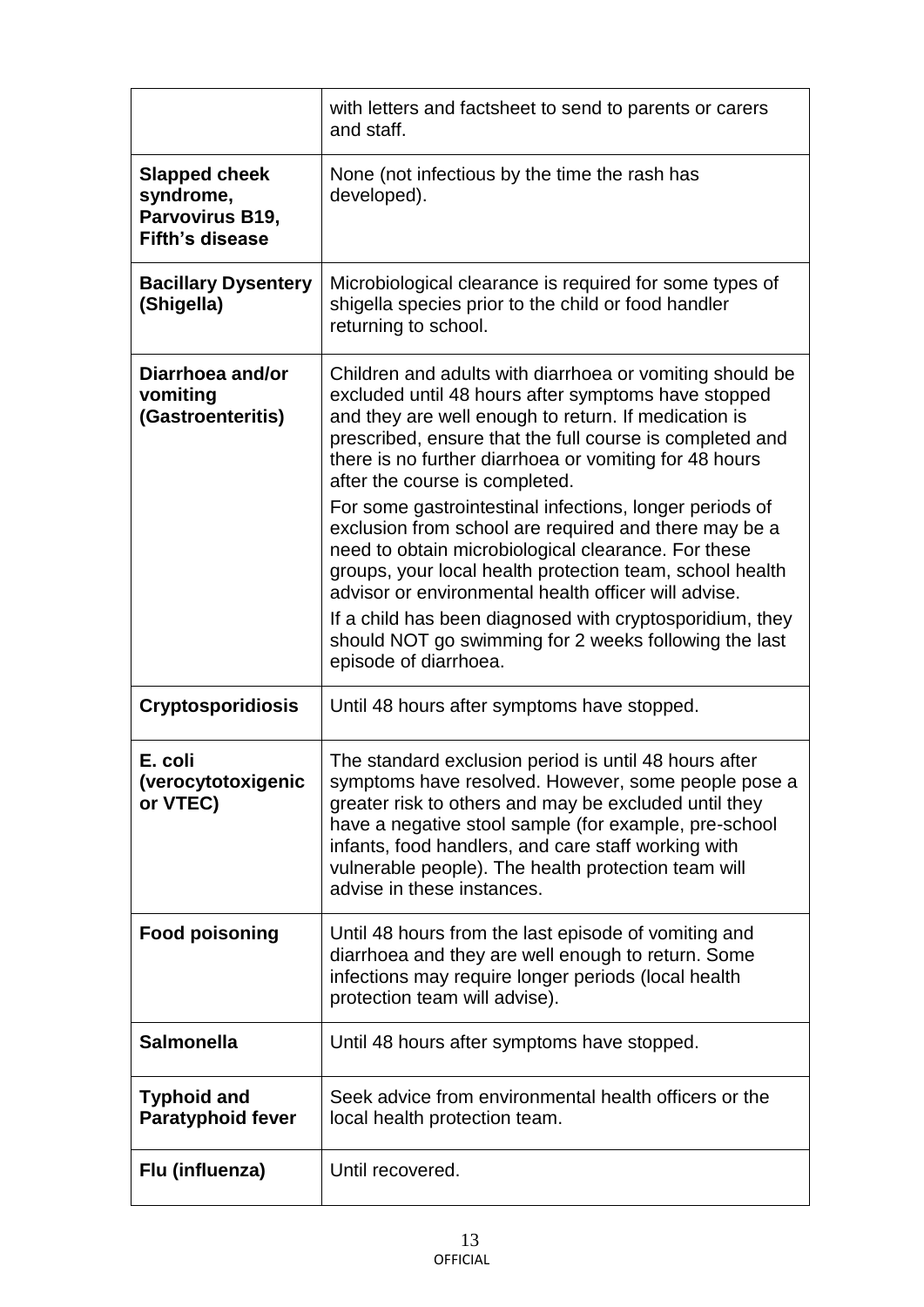| <b>Tuberculosis (TB)</b>                    | Pupils and staff with infectious TB can return to school<br>after 2 weeks of treatment if well enough to do so and as<br>long as they have responded to anti-TB therapy. Pupils<br>and staff with non-pulmonary TB do not require<br>exclusion and can return to school as soon as they are<br>well enough.                                         |
|---------------------------------------------|-----------------------------------------------------------------------------------------------------------------------------------------------------------------------------------------------------------------------------------------------------------------------------------------------------------------------------------------------------|
| <b>Whooping cough</b><br>(pertussis)        | A child or staff member should not return to school until<br>they have had 48 hours of appropriate treatment with<br>antibiotics and they feel well enough to do so or 21 days<br>from onset of illness if no antibiotic treatment.                                                                                                                 |
| <b>Conjunctivitis</b>                       | None.                                                                                                                                                                                                                                                                                                                                               |
| Giardia                                     | Until 48 hours after symptoms have stopped.                                                                                                                                                                                                                                                                                                         |
| <b>Glandular fever</b>                      | None (can return once they feel well).                                                                                                                                                                                                                                                                                                              |
| <b>Head lice</b>                            | None.                                                                                                                                                                                                                                                                                                                                               |
| <b>Hepatitis A</b>                          | Exclude cases from school while unwell or until 7 days<br>after the onset of jaundice (or onset of symptoms if no<br>jaundice, or if under 5, or where hygiene is poor. There<br>is no need to exclude well, older children with good<br>hygiene who will have been much more infectious prior<br>to diagnosis.                                     |
| <b>Hepatitis B</b>                          | Acute cases of hepatitis B will be too ill to attend school<br>and their doctors will advise when they can return. Do<br>not exclude chronic cases of hepatitis B or restrict their<br>activities. Similarly, do not exclude staff with chronic<br>hepatitis B infection. Contact your local health protection<br>team for more advice if required. |
| <b>Hepatitis C</b>                          | None.                                                                                                                                                                                                                                                                                                                                               |
| Meningococcal<br>meningitis/<br>septicaemia | If the child has been treated and has recovered, they can<br>return to school.                                                                                                                                                                                                                                                                      |
| <b>Meningitis</b>                           | Once the child has been treated (if necessary) and has<br>recovered, they can return to school. No exclusion is<br>needed.                                                                                                                                                                                                                          |
| <b>Meningitis viral</b>                     | None.                                                                                                                                                                                                                                                                                                                                               |
| <b>MRSA</b> (meticillin<br>resistant        | None.                                                                                                                                                                                                                                                                                                                                               |